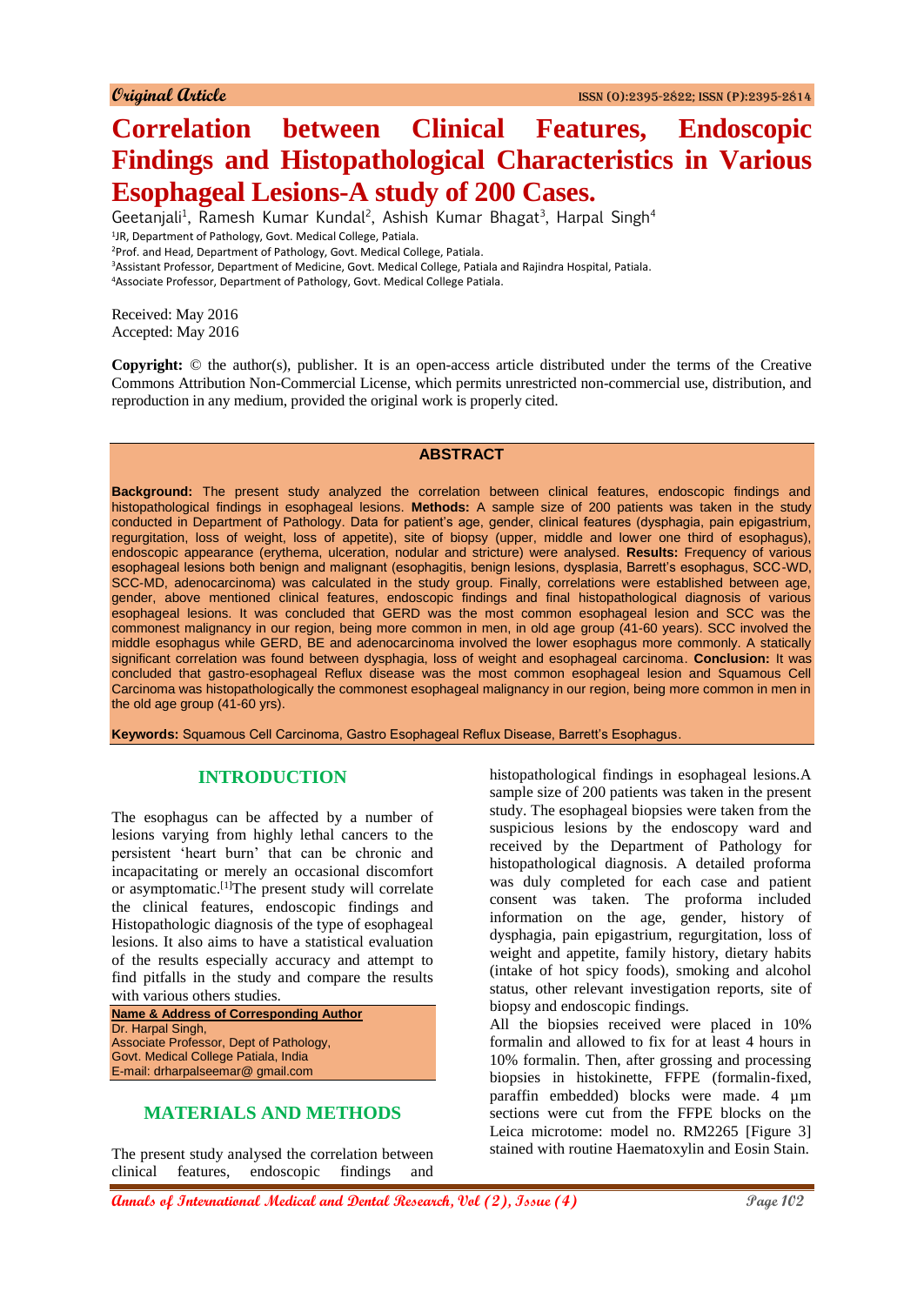#### **Statistical Analysis**

Data for patient's age, gender, clinical features (dysphagia, pain epigastrium, regurgitation, loss of weight, loss of appetite), site of biopsy (upper, middle and lower one third of esophagus), endoscopic appearance (erythema, ulceration, nodular and stricture) were analysed. Frequency of various esophageal lesions both benign and malignant (esophagitis, benign lesions, dysplasia, Barrett's esophagus, SCC-WD, SCC-MD, adenocarcinoma) was calculated in the study group. Further classification of esophageal carcinoma was done along with grading of esophageal squamous cell carcinoma into well differentiated, moderately differentiated and poorly differentiated tumors and their frequency was analysed.

Finally correlations were established between age, gender, above mentioned clinical features, endoscopic findings and final histopathological diagnosis of various esophageal lesions.

Chi-squared test was used to determine the statistical significance between clinical features, endoscopic findings, histopathological types and histopathological grade. A p-value of  $\langle 0.05 \rangle$  was considered statistically significant. All p-values calculated were two sided.

#### **RESULTS**

The mean age of the patients with esophageal lesions was 56.29 years and the highest numbers of patients were in the age group of 41-60 years. The number of male patients in the present study was 120 (60%) and number of female patients was 80 (40%). The male: female ratio in the present study for all the patients undergoing UGIE biopsies for various esophageal lesions was 1.5: 1.

The most common clinical feature in patients with esophageal lesions was dysphagia. It was present in 149 (74.5%) patients and absent in 51 (25.5%) patients.

It was observed that out of the total 83 patients with esophageal carcinoma, 81 patients had dysphagia. Hence, dysphagia was present in 97.5% of the cases of esophageal carcinoma. Pain epigastrium was observed in 125 (62.5%) patients with esophageal lesions thus making it second most common esophageal symptoms after dysphagia. It was absent in 75 (37.5%) patients. Regurgitation was another important clinical feature present in 123 (61.5%) patients with esophageal lesions while it was absent in 77 (38.5%) patients. Loss of weight was present in 140 (70%) patients with esophageal lesions and it was absent in 60 (30%) of the patients. Loss of appetite was present in 141 (70.5%) patients with esophageal lesions and it was absent in 59(29.5%) patients.

History of tobacco intake was present in 99 (49.5%) patients, history of alcohol intake was present in 91(45.5%) and history of intake of hot, spicy food was present in 110 (55%) patients presenting with various esophageal lesions.

It was observed that most common site of esophageal lesions was middle esophagus involved in 90 (45%) patients, followed by lower esophagus in 74 (37%) patients and upper esophagus in 36 (18%) patients. Various endoscopic appearances on UGIE were erythema, ulcerative lesions, nodular lesions and strictures. Some of the esophageal lesions have more than two types of endoscopic appearances. It was observed that erythema was present in 44 (22%), ulcerative lesions were present in 41 (20.5%), nodular lesions were present in 90 (45%) and stricture were present in 79 (39.5%) of the various esophageal lesions [Table 1].

| <b>Table 1:</b> Endoscopic Appearance of Different Esophageal Lesions |           |             |                |                  |
|-----------------------------------------------------------------------|-----------|-------------|----------------|------------------|
|                                                                       | Ervthema  | Ulcerative  | <b>Nodular</b> | <b>Stricture</b> |
| Present                                                               | 44 (22%)  | 41 (20.5%)  | 90 (45%)       | 79 (39.5%)       |
| Absent                                                                | 156 (78%) | 159 (79.5%) | 111 (55.5%)    | 121 (60.5%)      |

It was found that out of the total 200 patients in whom UGIE was performed, 8(4%) cases had no specific diagnosis, 85(42.5%) patients were of esophagitis, 1(0.5%) case was of benign esophageal lesion. 8(4%) cases were of Barrett's esophagus, 15(7.5%) cases were of dysplasia, 37(18.5%) patients were of SCC-WD, 41(20.5%) cases were of SCC-MD, 5(2.5%) cases were of adenocarcinoma.

Histopathologically, esophagitis (Gastro-esophageal reflux disease) was the most common esophageal lesion found in 85 (42.5%) of 200 UGIE biopsies. Esophageal carcinoma was the second most common esophageal lesion found in 83(41.5 %) cases. Of the various esophageal carcinomas, SCC-

MD was found to be the commonest found in 41(20.5%) cases [Figure 1]. SCC-WD was found in 37 (18.5%) cases and adenocarcinoma was found in 5 (2.5%) cases [Figure 2]. Barrett's esophagus was found in 8 (4%) of the cases. Dysplasia was found in 15 (7.5%) of the cases. One benign lesion (Papilloma) was found. 8 cases with no specific diagnosis were also reported.

## **DISCUSSION**

This study was hospital based prospective observational study conducted in the Department of Pathology. The study was conducted from August 2013 to September 2015 and it comprised of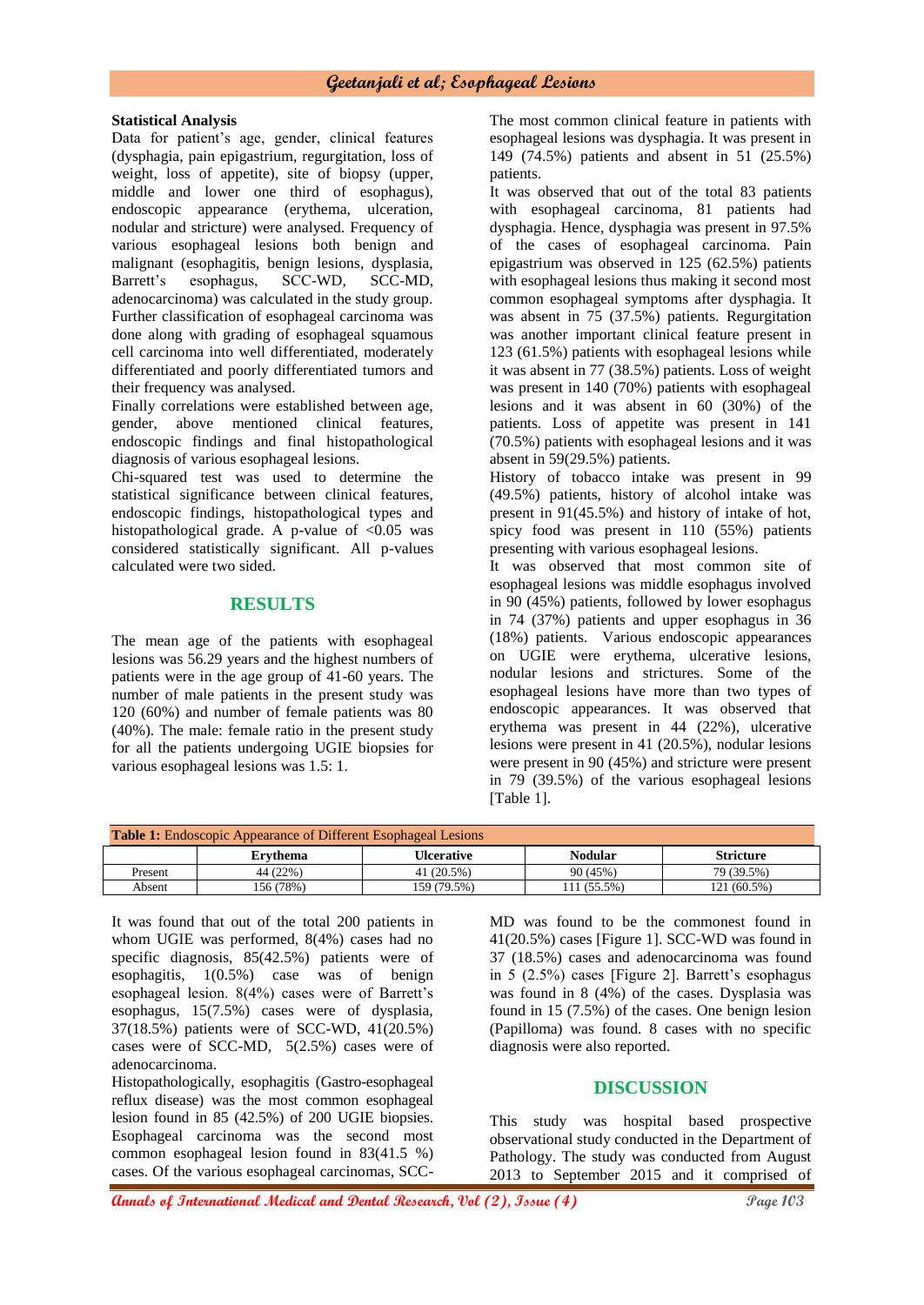## **Geetanjali et al; Esophageal Lesions**

histopathological diagnosis of 200 upper gastrointestinal endoscopic biopsies to establish a correlation between clinical features, endoscopic findings and histopathological diagnosis.



malignant epithelial cells exhibiting increased nucleocytoplasmic ratio, pleomorphism, variable amount of eosinophilic cytoplasm and atypical mitotic figures also seen.( H&E 400X).



**Figure 2**: Photomicrograph showing Adenocarcinoma Esophagus. Well formed glands lined by malignant epithelial cell exhibiting increased nucleo-cytoplasmic ratio, pleomorphism, vesicular nuclei with prominent nucleoli (H&E 400X)

Total number of esophageal cancers reported during the period of study (August, 2013 till September 2015) were 83. In this period total number of UGIE guided biopsies were 1413. So the percentage of esophageal cancers out of total UGIE biopsies was  $5.8$  %.. Dia et al<sup>[2]</sup> (2011) in a study on esophageal cancer observed that esophageal cancer accounted for 0.97 % of upper digestive tract endoscopy procedures performed. The reason for such high percentage of esophageal cancer in our study can be due to the fact that our's (where this study was conducted) is a referral institute and we are getting high number of suspected esophageal cancer patients.

The average age for the carcinoma of esophagus in the present study was 58.75 years. This figure is comparable to that of the average age studied by Khan et al<sup>[3]</sup> and Paymaster et al<sup>[4]</sup>. According to JC Paymaster et al $[4]$  (1968), this gender ratio favouring males could be due to the fact that males

are exposed to more risk factors than females and gastrointestinal malignancies are more common in males.

In our study, dysphagia was the main presenting complaint in 97.5% of cancer patients. Out of total 83 patients with esophageal carcinoma, 81 had dysphagia. Hence, there was a significant correlation between esophageal carcinoma and dysphagia (p-value  $\langle 0.001 \rangle$ ). This finding is in conformity with the findings of Roohullah et  $al^{[5]}$ (2001) and Kuwano et al<sup>[6]</sup> (2003) .Wakhisi et al<sup>[7]</sup> (2005) reported that dysphagia and weight loss were the most common presenting symptoms, in keeping with a wide series of published reports. In fact, weight loss combined with dysphagia was always pathognomic of this cancer. Roohullah et  $al^{[5]}$  (2001) in a retrospective study of 659 patients of Carcinoma esophagus, recommended that all cases of dysphagia should be thoroughly investigated with the suspicion of carcinoma esophagus.. Dysphagia was found in 97.3% of the SCC-WD cases, 100% of SCC-MD cases and 80% of Adenocarcinoma cases in the present study. Out of total 83 patients with esophageal carcinoma, 81 had dysphagia. Hence there was a significant correlation between esophageal carcinoma and dysphagia (p-value  $< 0.001$ ).

Pain epigastrium was present in 125 (62.5%) cases with esophageal lesions. It was found in 86.5% SCC-WD cases, 97.6% in SCC-MD cases and 80% of adenocarcinoma cases. Hence pain epigastrium has a significant correlation with carcinoma esophagus (p-value  $< 0.001$ ).

Loss of weight was found in 70 % cases of the various lesions. It was found in 83.8% of the SCC-WD cases, 92.7% of SCC-MD cases and 80% of adenocarcinoma. Hence a significant correlation was found between loss of weight and esophageal carcinoma (p-value  $< 0.001$ ).

Loss of appetite was present in 70.5% of the cases with esophageal lesions. It was found in 83.8% of the SCC-WD cases, 83.8% of the SCC-MD cases and 100% of adenocarcinoma cases thus showed a significant correlation between loss of appetite and esophageal carcinoma (p-value<0.001).

Tobacco, alcohol and hot spicy food intake was found in significant number of cases with esophageal lesions particularly carcinoma. History of tobacco intake was found in 42 patients with esophagitis, 14 patients with SCC-WD, 25 patients of SCC-MD and 4 patients of adenocarcinoma. Alcohol intake was observed in 40 patients with esophagitis, 12 patients with SCC-WD, 22 patients with SCC-MD and 3 patients with adenocarcinoma. Hot, spicy food intake was found in 26 patients of esophagitis, 33 patients of SCC-WD, 40 patients of SCC-MD and 3 patients of adenocarcinoma. Alidina et al<sup>[8]</sup> (2004) stated that tobacco use is strongly associated with esophageal cancer. Smoking increases the risk of developing